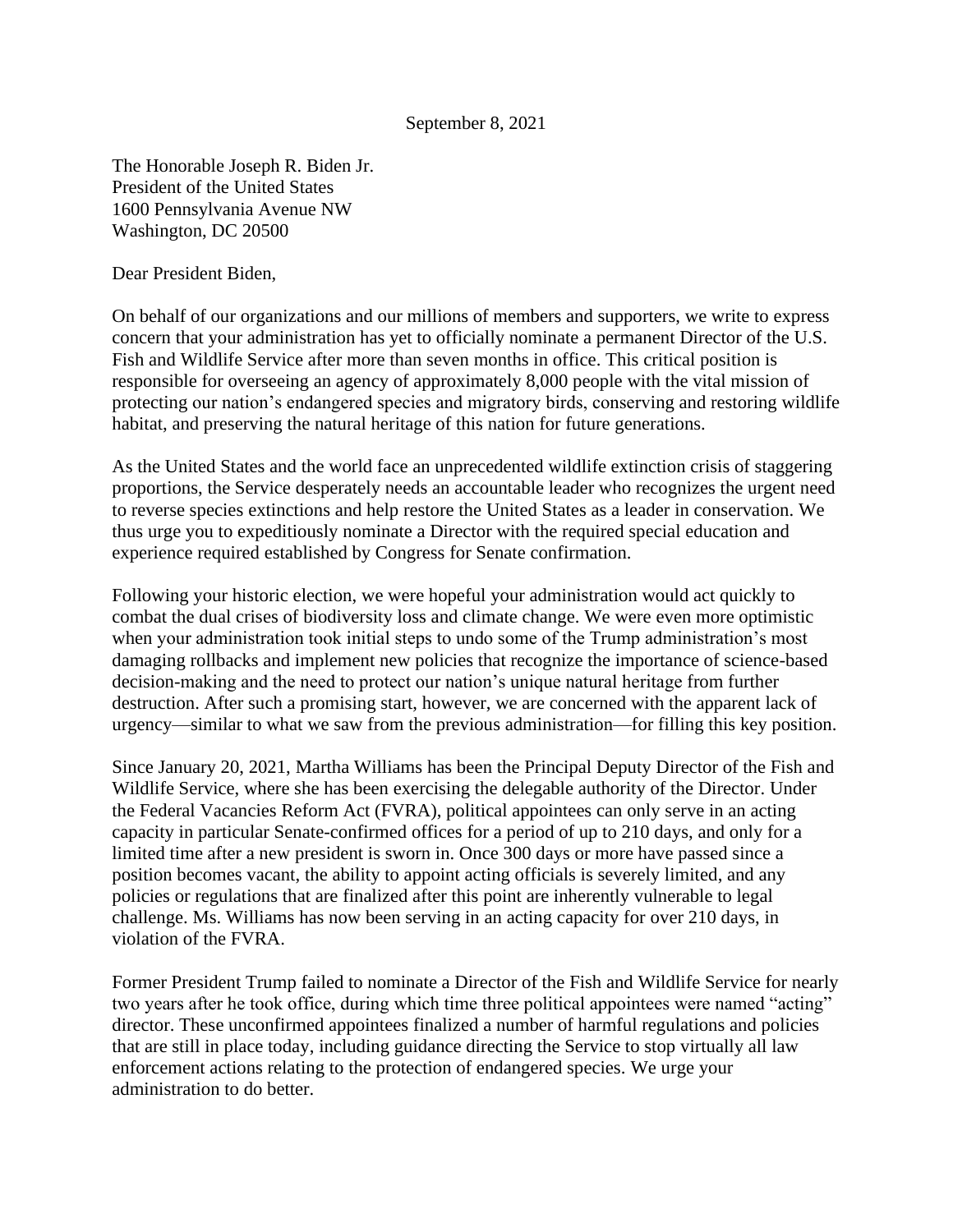Stopping the extinction crisis and restoring abundant wildlife populations will require revitalizing the leadership within the Service. Thus, we encourage you to nominate a candidate from outside the agency, who is committed to reform. As you may be aware, the Fish and Wildlife Service has long been plagued by political interference and bureaucratic inefficiencies that delay and hamper protections for species on the brink. A new Director from outside the agency can help empower scientists to act without fear of retribution by restoring scientific integrity and reinvigorating the agency's commitment to its core wildlife conservation mission.

Confronting the massive challenge of fighting the extinction and climate crises will require bold leadership at the Service, and it would be a dereliction of your duty to delay nominating an official Director any longer. One million species here and around the world are facing extinction within the coming decades. Millions more are declining. Nearly 500 species are still awaiting decisions as to whether they should be protected under the Endangered Species Act. The actions we take today will affect whether future generations live in a world where polar bears and monarch butterflies still exist, or one where they can only be found in children's books.

There is no longer any time to waste.

Sincerely,

Center for Biological Diversity Animal Legal Defense Fund Animal Welfare Institute Apex Protection Project Appalachian Trail Conservancy Attorneys for Animals, Inc. Bad River Tribe Buffalo Field Campaign Christian Council of Delmarva Conservation Council For Hawaii Earth Path Sanctuary EarthAction Endangered Species Coalition Footloose Montana FOUR PAWS USA Friends of the Earth Gallatin Wildlife Association Great Old Broads for Wilderness, Bozeman Broadband Great Plains Restoration Council Howling For Wolves Humane Society International Humane Society Legislative Fund International Wildlife Coexistence Network Living with Wolves Madrean Archipelago Wildlife Center